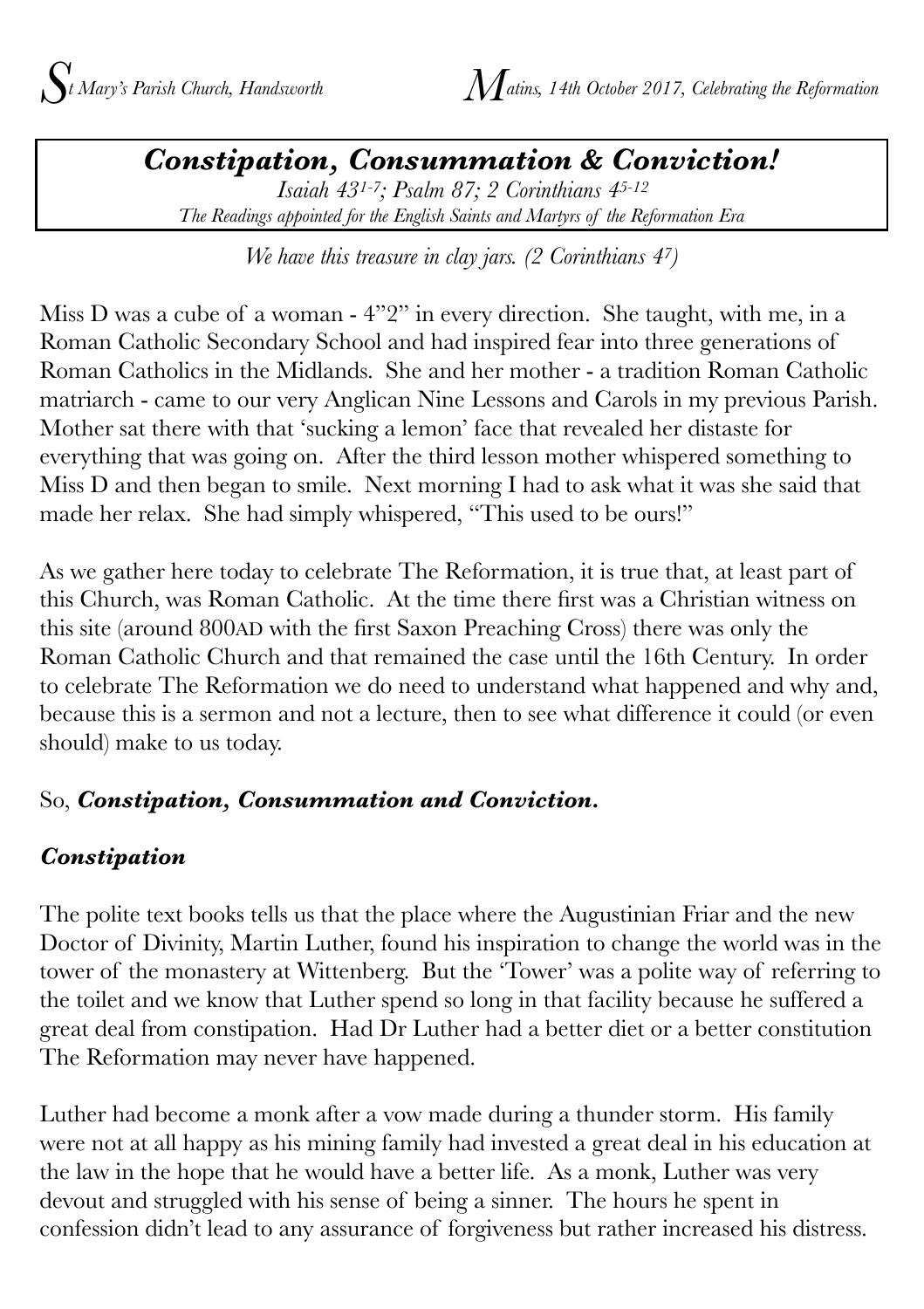It was his Vicar General, von Staupitz, that introduced Luther to the idea that the Latin, *poenitentia*, didn't mean formal penance (as advocated by *The* Church) but rather a heartfelt repentance, which begins with love for God.

In 1510, three years after he went to Wittenberg, Luther was sent to Rome and was shocked by what he saw. The irreverence, the brothels exclusively for the clergy to use and the focus on money pushed him further into distress and increased his doubts about the message of the Church. There is no doubt that the Pope and the Church were both morally and financially bankrupt and it was the scheme of Pope Leo X in 1517 that ignited the touch-paper of The Reformation. The sale of indulgences was the principle means in Saxony of raising funds towards the building of St Peter's Basilica in Rome and the Dominican Friar, Tetzel, was the best salesman. The teaching of the Church had been changed so that the sins of the dead as well as the sins of the living could be forgiven through the purchase of an indulgence: Tetzel's famous advertising slogan was, *When the coin in the coffer rings, a soul from purgatory springs.*

Whatever Luther's theological convictions, he acted as a Pastor to protect his people from this extortion and on the 31st October 1517 nailed his 95 Theses to the Church door at Wittenberg. As this coincided with the advent of populist printing in Germany, the points he made were published generally by the time the slow moving wheels of the Church had called the Priest to account. Luther's constipational contemplations had led him to the conviction that justification (a technical word, derived from the law, that principally means that God declares Christians acquitted from their sin and its consequence) is by faith alone. This was radical - and is the foundation stone of The Reformation - because it rendered redundant the sacraments and the power of the Church.

It is no surprise that Dr Luther came into conflict with the Church authorities and, given the practice at the time, this conflict meant his life was under threat and that there was the very real possibility he could be burned at the stake as an heretic. Luther was fortunate to have as a protector the Elector of Saxony, Friederich the Wise who refused to send his monk to Rome and insisted that he was tried in Germany. There followed the Diet of Ausburg in October 1518 and the Diet of Worms in April 1521. Luther was under enormous pressure to recant his views; he had used the printing press a great deal to get his ideas known and had used hymns as a means of teaching ordinary people his new understanding of theology. He stood his ground, despite the Emperor ordering the books Luther had written be confiscated and burned, and in his response to his accusers utters the words that have been immortalised as the birth of The Reformation (and in no small part the intellectual foundation of Europe and of the modern university):

*Unless I am convinced by the testimony of Scripture or by plain reason (for I do not trust either in the Pope or in Councils alone, since it is well know that they have often erred and*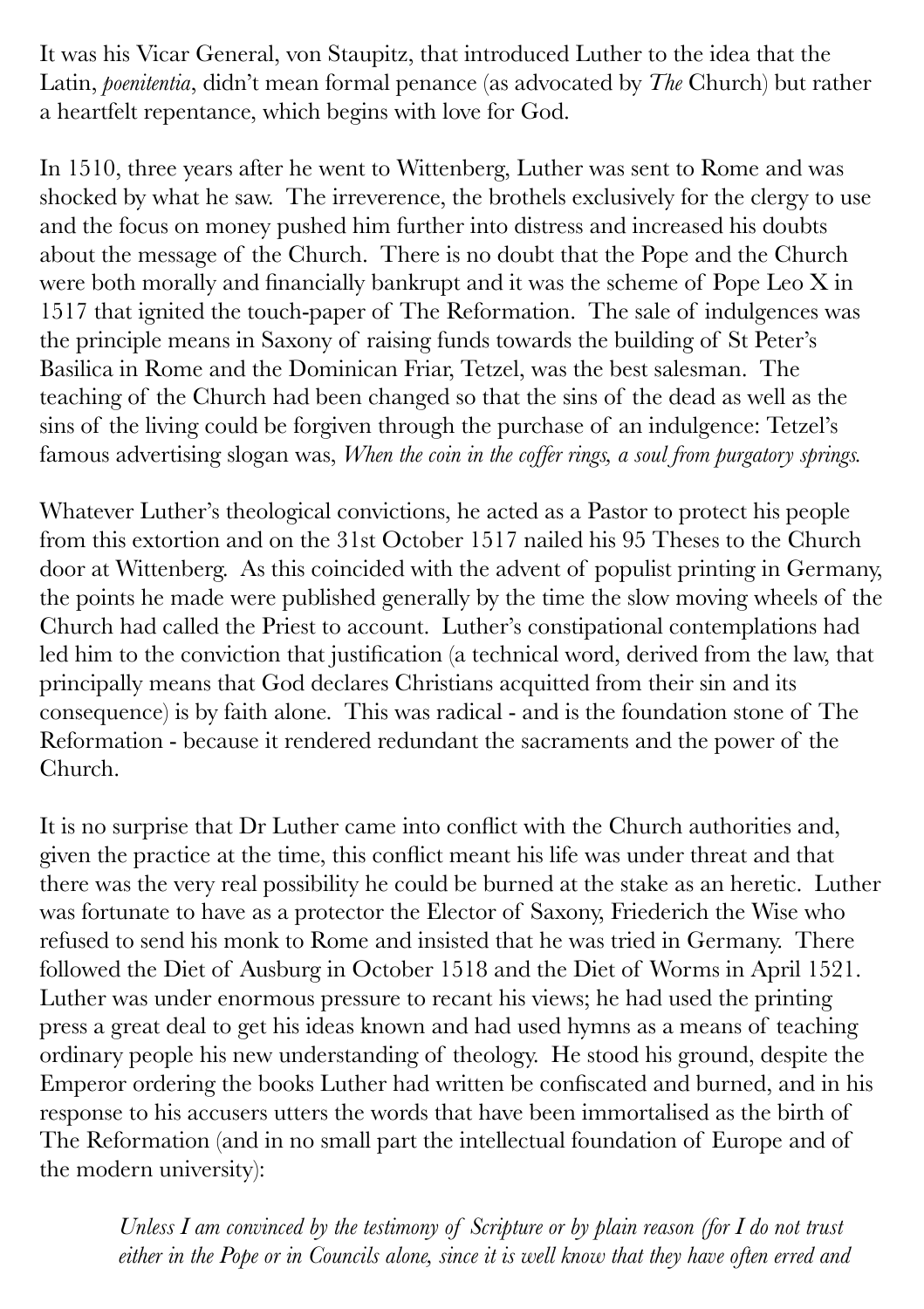*contradicted themselves), I am bound by the Scriptures and my conscience is captive to the Word of God. I cannot and I will not recant anything since it is neither safe nor right to go against conscience. May God help me. Here I stand. I can do no other.* 

We do not have time to explore the aftermath; the Peasants Revolt; the translation of the Bible into German; the monk that married the nun; and Luther's love of beer and food. This outspoken and frequently rude and offensive man changed the world because he found spiritual relief in the conviction that justification is by faith alone. We have cause to be glad that Luther's bowels were problematic and move on.

## *Consummation*

The Reformation in England is less straightforward. King Henry VIII is, in the popular mind, the author of the Reformation and of the Church of England. Yet this Monarch challenged Luther's denial of the Roman Catholic belief in transubstantiation in the book he wrote, *Assertio Septem Sacramentorum*, for which the Pope rewarded him with the title, *Defender of the Faith*. Henry loved Catholicism but came to hate the Pope. Before things settled down to the Church we know know (and that Miss D's mother thought had been stolen from them) there was a great deal of mistrust and pain.

Henry's principal interest was the setting aside of his 24-year marriage with Catherine of Aragon and the subsequent consumption of his marriage with Anne Boleyn. It was lust that gave birth to the idea of a Church in England, but principally to meet the needs of the person who declared himself the earthly Head of Church of England. His most imaginative contribution was to appoint Thomas Cranmer as his Archbishop, whose influence on the short-lived Edward VI, who was devoutly Protestant. The carnage that resulted from his short reign and the subsequent reigns of Mary I and then Elizabeth I would be hard to justify in the name of faith.

There were in excess of 57,000 executions during Henry's 37 year reign and, of these, probably 90 were specifically for religious reasons, 63 of whom were Protestant. There were 284 executions for heresy under Mary I during her 5 years reign, including Archbishop Cranmer and Bishops Latimer and Ridley. Elizabeth I executed about 130 priests from the Roman Catholic Church and about 30 of their lay supporters.

Not until Hooper in his *Laws of Ecclesiastical Politie* at the very end of the 16th century, setting forth the distinctive Anglican theology, the *Via Media*, governed by the joint and combined claims of revelation, reason and tradition did the Church of England secure a tenable understanding of itself and its relationship to God, the Bible and external sources of authority.